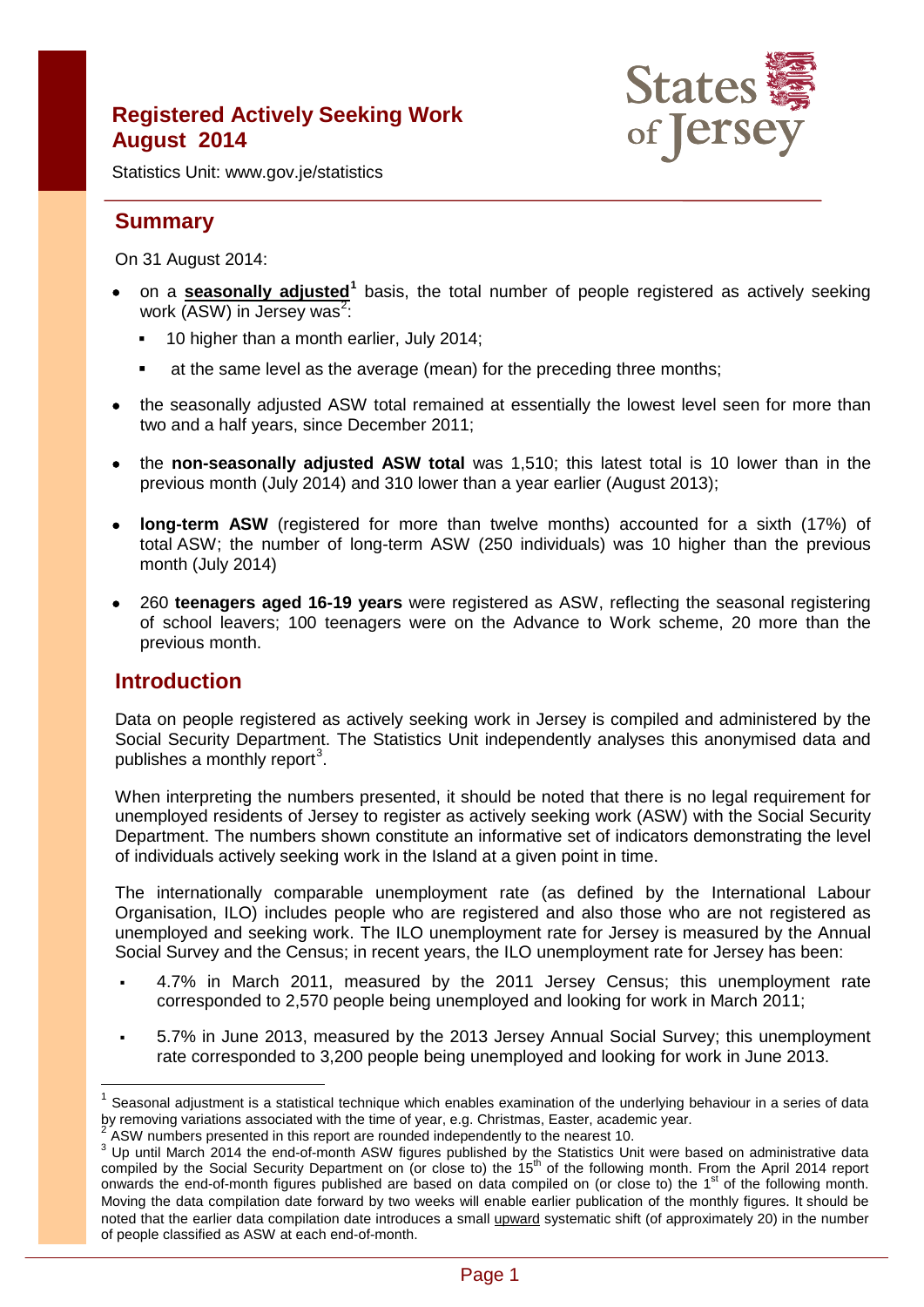### **Registered Actively Seeking Work**

On 31 August 2014, 1,510 people were registered with the Social Security Department as actively seeking work (ASW). Three-quarters (75%) of individuals registered as ASW on this date (corresponding to  $1,130$  people) were receiving Income Support<sup>[4](#page-1-0)</sup>, representing an increase of 20 people compared with the previous month (July 2014).

Figure 1 shows the total number of people registered as ASW at the end of each month since January 2010 (monthly data are shown in Appendix Table A1). The total number registered in August 2014 was 10 lower than in the previous month (July 2014) and 310 lower than a year earlier (August 2013).



**Figure 1 – Total number of individuals registered as ASW, Jan 2010 – Aug 2014**

The seasonally adjusted series of the total registered as ASW, in which seasonal and calendar effects are removed, is also shown on Figure 1. From this perspective, the total number of people registered as ASW in Jersey in August 2014 was:

- $\circ$  10 higher than a month earlier, July 2014;
- $\circ$  at the same level as the mean for the preceding three-month period. May 2014 to July 2014:
- <sup>o</sup> 310 lower than a year earlier (August 2013).

#### **Registered ASW by age**

On 31 August 2014, over a quarter (28%) of people registered as ASW were under the age of 25 years (420 individuals); one in six (17%) of the total were teenagers aged 16-19 years.

Figure 2 shows the numbers registered as ASW by age of individuals in each of the last six months, from March to August 2014.

In the latest month, all age groups saw small changes (increases or decreases of 10 or fewer) in the number of people registered as ASW compared with the previous month.

<span id="page-1-0"></span> $4$  The total number of adults receiving Income Support and not working will be greater than this figure, which represents the number of people receiving Income Support who were registered as ASW on 31 August 2014.  $\overline{\phantom{a}}$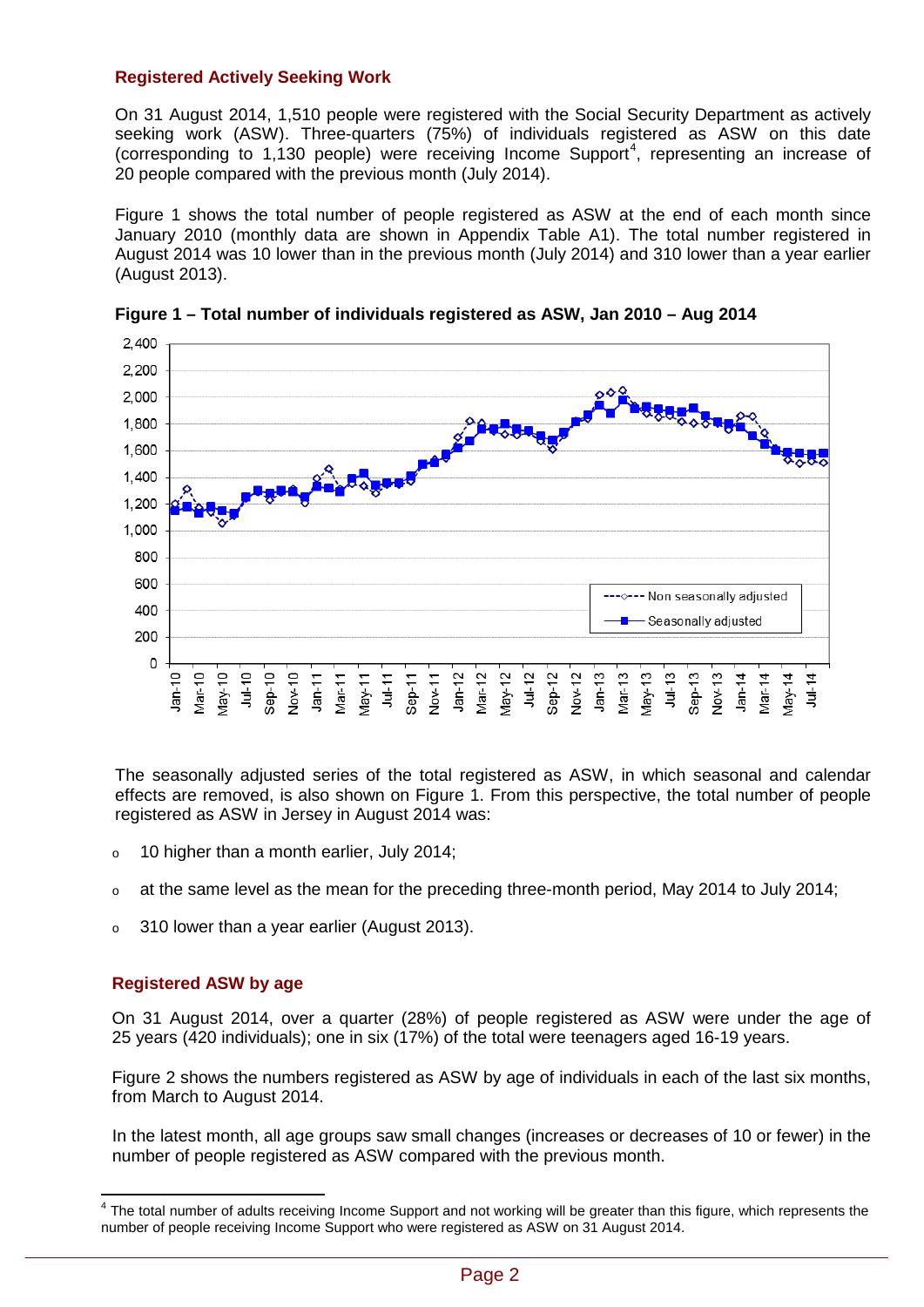

**Figure 2 – Individuals registered as ASW by age, Mar 2014 – Aug 2014**

Figure 3 shows the age distribution for people below 25 years of age who were registered as ASW in the latest six months, from March to August 2014.

260 teenagers (aged 16-19 years) were registered as ASW at the end of August 2014, a similar number as the previous month (July 2014). The increase in the number of teenagers recorded in July and August 2014, compared with the number in June 2014, is largely due to the seasonal registering of school leavers.

Of those teenagers registered as ASW at the end of August 2014, 100 were on the Advance to Work scheme, 20 more than at the end of the previous month (July 2014).



**Figure 3 – Individuals under the age of 25 registered as ASW, Mar 2014 – Aug 2014**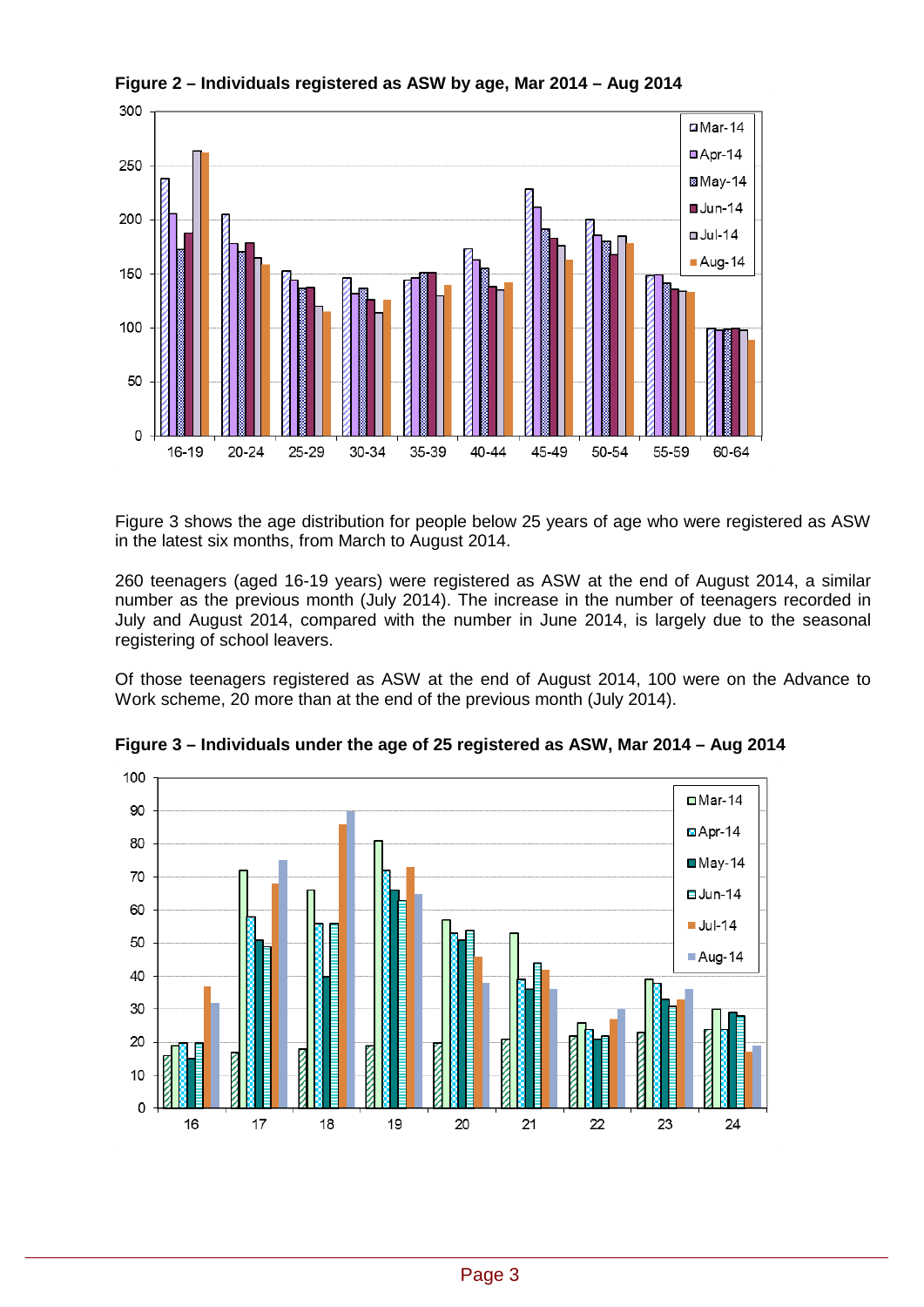## **ASW duration**

Almost half (49%) of all people registered as ASW on 31 August 2014 had been registered for three months or less – see Figure 4.



**Figure 4 – Registered ASW by length of period registered (months), Mar 2014 – Aug 2014**

280 people had registered as ASW in the latest month (August 2014), 60 fewer than in the previous month (July 2014).

## **Long-term ASW**

On 31 August 2014, there were 250 people who had been registered as ASW for more than twelve months, accounting for a sixth (17%) of total ASW.

The latest number of long-term ASW was 10 higher than in the previous month (July 2014), but remained at essentially the lowest level recorded since mid-2011 - see Figure 5.

**Figure 5 – Long-term ASW, Jan 2010 – Aug 2014**

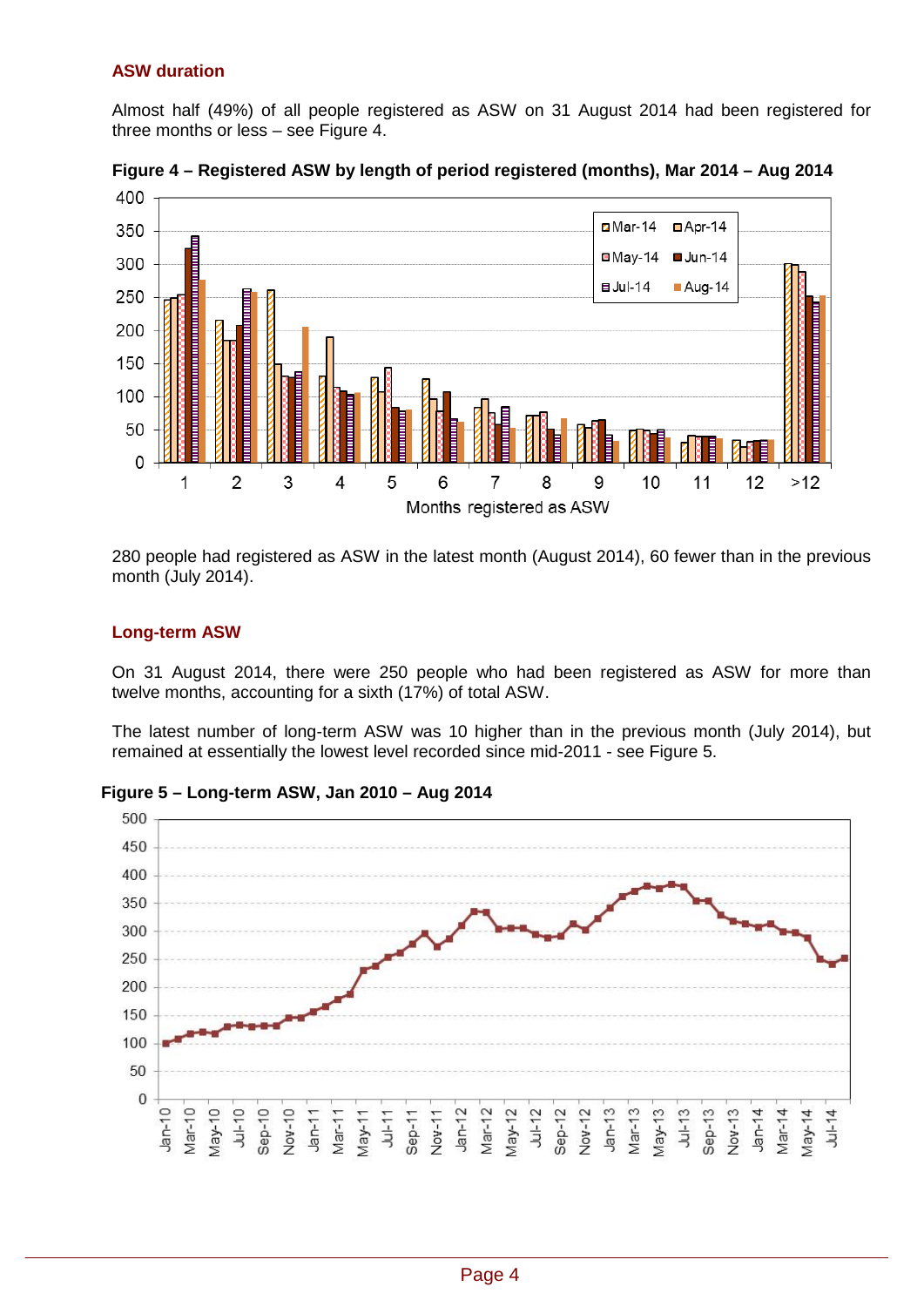Figure 6 shows the age distribution of the long-term ASW in August 2014. Most age groups have seen a decrease in the number of long-term ASW during the past twelve months.



**Figure 6 – Long-term ASW by age, Aug 2013 and Aug 2014**

## **Registered ASW by Nationality**

On 31 August 2014, more than four-fifths (84%) of all people registered as ASW were of British/Jersey nationality**[5](#page-4-0)** . The number of individuals registered as ASW for nationalities other than British/Jersey during the last three years is shown in Figure 7.

**Figure 7 – Individuals registered as ASW by nationality, Aug 2011 – Aug 2014**



On 31 August 2014 there were:

 $\overline{a}$ 

- 120 individuals of Portuguese/Madeiran nationality registered as ASW, 20 fewer than the previous month (July 2014) and 90 fewer than the corresponding month of 2013;
- 50 individuals from the EU Accession  $(AB)^6$  $(AB)^6$  nations were registered as ASW, a similar number to the previous month (July 2014) and 10 fewer than the corresponding month of 2013.

<span id="page-4-0"></span> $<sup>5</sup>$  Nationality recorded by the Social Security Department for the purpose of registering as ASW is self-reported.</sup>

<span id="page-4-1"></span> $6$  The eight countries which joined ("gained accession to") the European Union in May 2004 were: the Czech Republic, Estonia, Hungary, Latvia, Lithuania, Poland, Slovakia and Slovenia.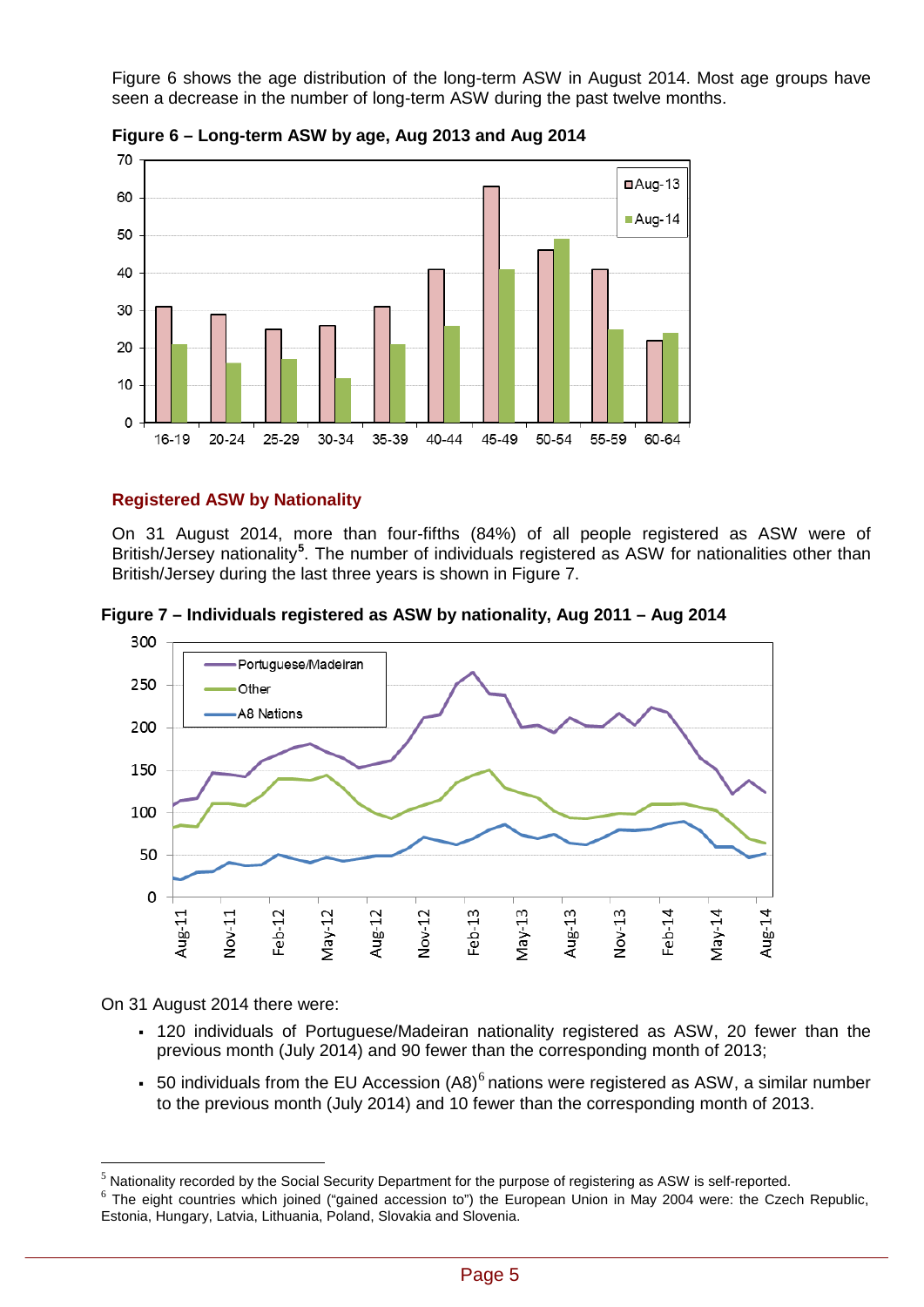### **Industry**

Individuals working in some industries of the economy, notably in the Finance sector, often seek employment through private agencies and do not register with the Social Security Department. Such industries will, therefore, tend to be under-represented in the ASW numbers.

The last industry of employment was recorded for around nine out of ten people registered as ASW on 31 August 2014:

- almost a quarter (23%) were previously employed in 'Retail and Wholesale, Motor repairs and sales';
- one in six (17%) were previously employed in 'Miscellaneous professional & domestic services';
- around one in seven (14%) were previously employed in 'Banking, Miscellaneous Insurance, Finance and Business.

## **Notes**

The numbers of people registered as ASW include people who are on the Advance to Work, Advance Plus and Workwise schemes. The ASW total will also include individuals who are working fewer than the 35 hours per week required under the terms of Income support (see Annex); such individuals will simultaneously be working and actively seeking work.

When placing the figures contained in this report in a longer term historical context it should be recognised that there have been significant changes in the criteria relating to registered ASW in Jersey in recent years. In particular, the introduction of Income Support in 2008 led to greater numbers of individuals who were actively seeking work being included in the registered figures.

People who are registered as actively seeking work receive the support of one of the government employment schemes which come under the administration of Back to Work. They are:

- Advance to Work for jobseekers aged 16 19 years;
- Advance Plus for jobseekers with an industry-specific interest aged 20 65 years;
- Workwise for jobseekers with special employment needs;
- Work Zone for all registered jobseekers;
- Long Term Unemployment Unit for jobseekers who have been ASW for 52 weeks or more.

In addition to the development and expansion of these schemes, Back to Work is responsible for:

- The Employment Grant, Hospitality Incentive and Youth Incentive;
- A dedicated Employer Engagement team;
- Industry and employer specific initiatives.

The aim of Back to Work is to increase access to job opportunities for locally qualified people who are registered as actively seeking work by supporting jobseekers and building a partnership with employers to provide sustainable job opportunities.

*Statistics Unit 11 September 2014*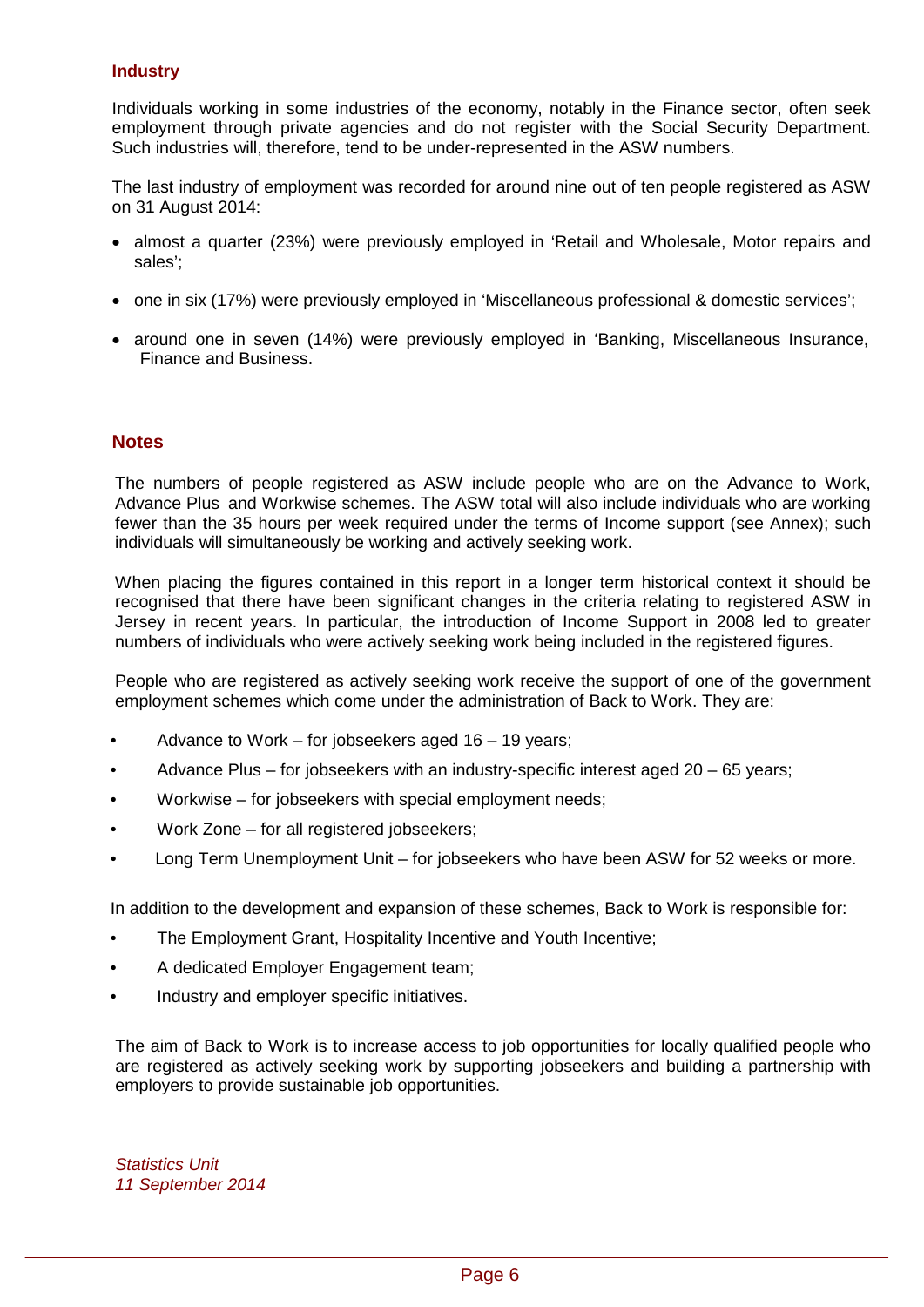#### **ASW registered underemployment**

Individuals who are working fewer hours than they would like or who would like to change their current working situation are classified as underemployed. The International Labour Organisation  $(ILO)$  provides two definitions of underemployment<sup>[7](#page-6-0)</sup>:

- *time related underemployed*, which is due to insufficient hours of work;
- *inadequate employment situations*, which are due to other limitations in the labour market which limit the capacities and well-being of workers.

In Jersey, individuals who are in receipt of Income Support are required to work at least 35 hours per week, unless exempt from full-time work; those who do not meet this requirement must register as Actively Seeking Work. Hence, the ASW total figure includes individuals who are working less than the 35 hours per week required under the terms of Income support; such individuals will simultaneously be working and actively seeking work, and are classified as underemployed under the ILO definition of *time related underemployment.*

In August 2014, almost a quarter (24%) of all people registered as ASW were underemployed, meaning they were working less than 35 hours per week and were actively seeking more work. The numbers of such individuals in each month from August 2013 to August 2014 are shown in Table A1.

**Table A1 – Number of ASW registered underemployed, Aug 2013 – Aug 2014**

|                            | Aua-<br>13. | Sep-<br>13. | Oct-<br>13 | Nov-<br>13 | Dec-<br>'13 | Jan-<br>14 | Feb-<br>14 | Mar-<br>14 | Apr-<br>14 | May-<br>14 | Jun-<br>14 | Jul-<br>14 | Aug-<br>14 |
|----------------------------|-------------|-------------|------------|------------|-------------|------------|------------|------------|------------|------------|------------|------------|------------|
| <b>Individuals</b>         | 357         | 349         | 355        | 375        | 373         | 353        | 366        | 340        | 369        | 376        | 349        | 355        | 356        |
| Percentage<br>of total ASW | 20%         | 19%         | 20%        | 21%        | 21%         | 19%        | 20%        | <b>20%</b> | 23%        | 25%        | 23%        | <b>24%</b> | 24%        |

Figure A1 shows the age distribution of people registered as ASW underemployed; almost half (46%) were aged 45 years or over.



#### **Figure A1 - Age distribution of ASW registered underemployed, Mar 2014 – Aug 2014**

Of those people who were registered as ASW underemployed in July 2014:

- three-fifths (61%) were female;
- almost a third (31%) had been actively seeking work for more than a year;
- nine out of ten (90%) were claiming Income Support.

<span id="page-6-0"></span><sup>7</sup> International Labour Organisation: *Resolution concerning the measurement of underemployment and inadequate employment situations.*  $\overline{a}$